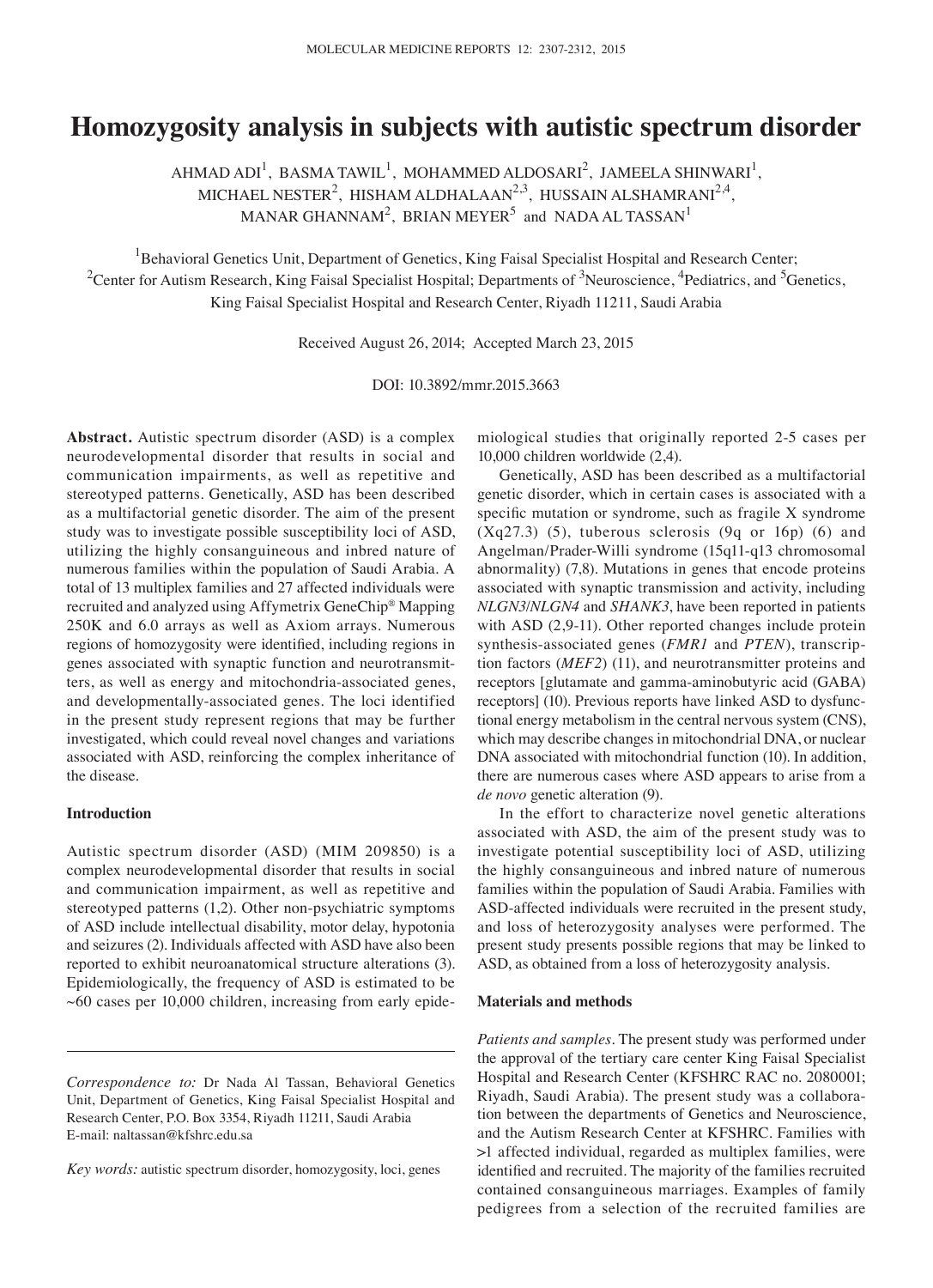

Figure 1. Examples of family pedigrees. Consanguinity is evident in these families and the autosomal recessive pattern is observed from pedigrees (~60% of cases are consanguineous). (A) Pedigree presents 3 affected female siblings including twins. (B) Pedigree where the parents of one affected individual are related. There are 2 affected males diagnosed with ASD. (C) Pedigree with two male siblings diagnosed with ASD. Double lines indicate consanguinity. ASD, autistic spectrum disorder.

shown in Fig. 1. Diagnosis of ASD was made at KFSHRC, according to the ADI-R and DSM-VI criteria (1,2). Families with individuals diagnosed with ASD secondary to known genetic or metabolic disorders were excluded. Blood samples (3-5 ml) were obtained in EDTA tubes from family members for subsequent genetic analysis. The family members provided written informed consent in adherence to institutional and international guidelines (RAC#2080001).

*DNA extraction.* DNA was extracted from the peripheral blood samples using the Gentra Systems Puregene DNA Isolation kit (Qiagen, Valencia, CA, USA), according to the manufacturer's instructions. DNA concentration was determined spectrophotometrically using a Nanodrop (Thermo Fisher Scientific, Waltham, MA, USA).

*Loss of heterozygosity analysis.* All DNA samples were genotyped using GeneChip® Mapping 250K and 6.0 arrays, and the Axiom Genome-Wide CEU 1 Human Mapping Array (Affymetrix, Santa Clara, CA, USA), according to the manufacturer's instructions. Briefly, 25‑250 ng of high-quality genomic DNA was digested using the restriction endonuclease Sty*I* for the 250K array, and Sty*I* and Nsp*I* restriction endonucleases for the 6.0 array. The products were then ligated with an adaptor. Generic primers that recognize the adaptor sequence were used to amplify the adaptor-ligated DNA fragments in the recommended size range. The amplified polymerase chain reaction products were then fragmented with the Affymetrix fragmentation reagent to 50-200 bp, and end-labeled with biotinylated dideoxyadenosine triphosphate using terminal deoxynucleotidyl transferase. The end-labeled fragments were then hybridized to

GeneChip® Human Mapping 250K or 6.0 arrays. For the Axiom Set, the target DNA was amplified using the Axiom 2.0 Amp kit and then fragmented according to the manufacturer's recommendations (Affymetrix). The pellets were then re-suspended and hybridized, and genotyping was performed using the GeneTitan® Multi-Channel Instrument (Affymetrix).

GeneChip® Operating software (version 1.4) and Genotyping Console™ (GTC; version 3.01) software (Affymetrix) were used for primary data analysis, normalization against internal control features on the chip, genotype calling and quality control (overall single nucleotide polymorphism call rate, 95-99%). Data generated from the arrays were then analyzed using Affymetrix Genotyping Console (version 3.01) and/or a homozygosity mapper program (http:// www.homozygositymapper.org/) (12). Regions of shared homozygosity between affected individuals within a family, but not shared with unaffected individuals, were identified. Also, regions of shared homozygosity between affected individuals from different families were identified. The cutoff characteristic was that the region had to be shared between all of the affected individuals from at least four different families. Unaffected individuals from three random families were used as controls. Regions <2 Mb were excluded from the analysis, and gender-specific chromosomes were not analyzed.

Identified regions of homozygosity were entered into the Suspects Candidate Gene Search v.28.3 (http://www. cgem.ed.ac.uk/resources/suspects/) from the University of Edinburgh (Edinburgh, UK), in order to prioritize genes in an order of their reported relevance to the development of ASD (12). The top three candidate genes were reported in the present study.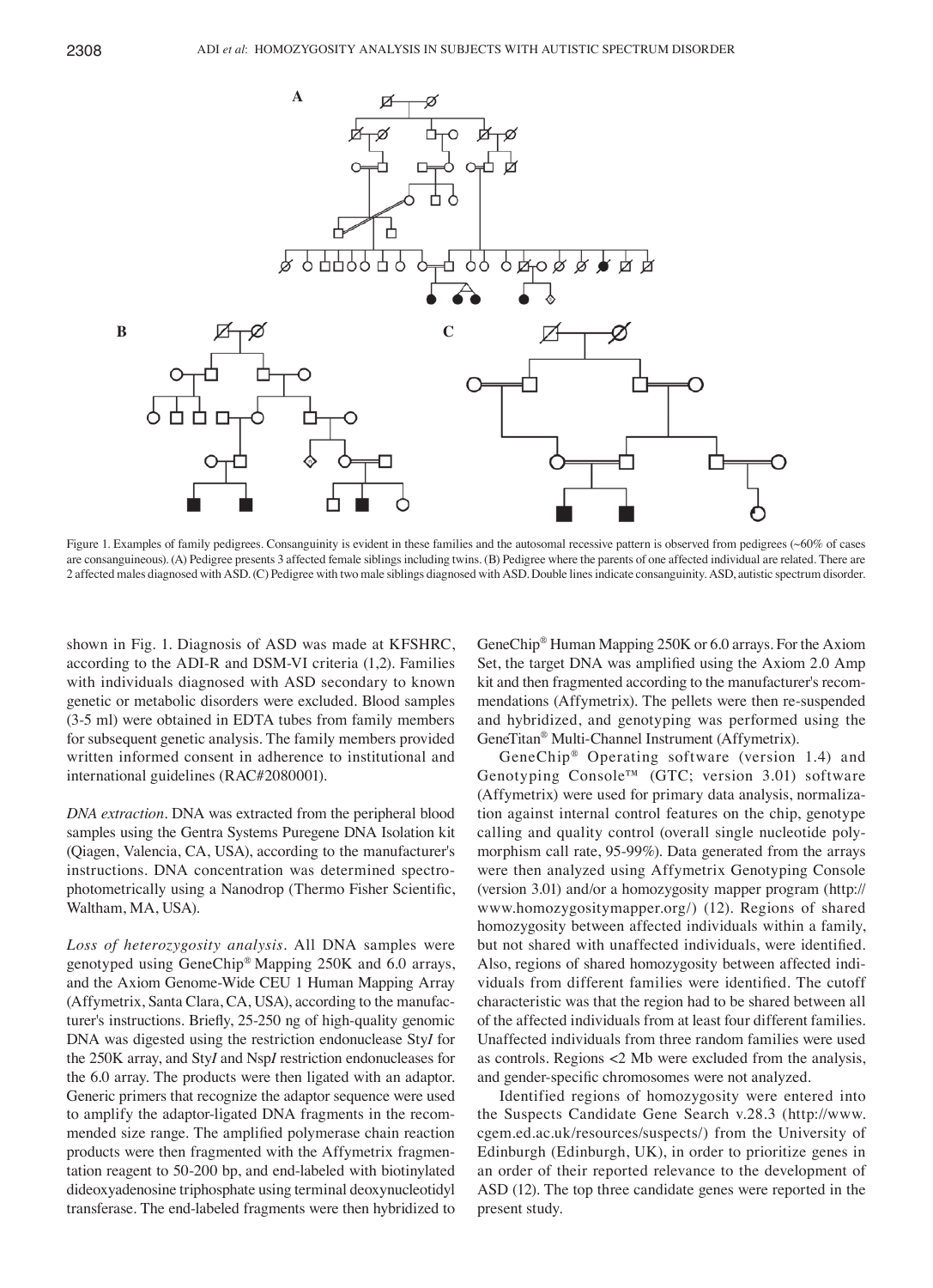|  |  | Table I. Regions of homozygosity identified in the analysis of multiplex families $(n=13)$ . |  |  |  |  |  |  |
|--|--|----------------------------------------------------------------------------------------------|--|--|--|--|--|--|
|--|--|----------------------------------------------------------------------------------------------|--|--|--|--|--|--|

| Chromosome     | Coordinates                                            | Top 3 genes                                 | Family ID      |
|----------------|--------------------------------------------------------|---------------------------------------------|----------------|
| $\mathbf{1}$   | 17, 606, 235-20, 525, 209                              | TAS1R2, HTR6, PLA2G2F                       | F14            |
|                | 66, 592, 949-70, 541, 226                              | NP_065999, NP_060238, SLC35D1               | F14            |
|                | 90, 600, 674-10, 477, 047                              | ATP6VOB, SLC1A7, ATPIF1                     | F20            |
|                | 208, 362, 435-211, 304, 878                            | NP_061134, ATF3, RPS6KC1                    | ${\rm F}8$     |
| $\mathfrak{2}$ | 16, 280, 027-18, 724, 599                              | KCNS3, SMC6L1, VSNL1                        | F14            |
|                | 111, 883, 724-114, 024, 469                            | SLC20A1, MERTK, NP_116213                   | F23            |
|                | 162, 797, 863-165, 675, 258                            | KCNH7, FAP, NP_775783                       | F23            |
|                | 129, 417, 474-133, 043, 938                            | NP_079305, PLEKHB2, CFC1                    | F <sub>6</sub> |
|                | 180, 338, 192-192, 340, 990                            | ITGAV, NAB1, COL3A1                         | F7             |
| 3              | 49, 088, 836-51, 462, 363                              | BSN, DOCK3, LAMB2                           | F20            |
|                | 155, 790, 787-160, 134, 049                            | Q8NGV9, SSR3, GMPS                          | F14            |
| 4              | 3, 691, 191-5, 842, 856                                | MSX1, CYTL1, STK32B                         | F14            |
|                | 37, 930, 813-44, 149, 564                              | CHRNA9, APBB2, SLC30A9                      | F14            |
|                | 75, 534, 780-81, 987, 898                              | FRAS1, ANTXR2, GK2                          | F7             |
|                | 91, 479, 821-96, 553, 748                              | PDLIM5, GRID2, BMPR1B                       | F <sub>3</sub> |
|                | 127, 483, 173-131, 017, 058                            | SLC25A31, PHF17, PDZK6                      | F <sub>6</sub> |
|                | 10, 671, 102-12, 018, 348                              |                                             |                |
| 5              | 13, 115, 454-15, 292, 186                              | CTNND2, DAP<br>DNAH5, TRIO, ANKH            | F14<br>F23     |
|                | 43, 721, 462-46, 644, 204                              | HCN1, FGF10, MRPS30                         | F14            |
|                |                                                        |                                             |                |
|                | 63, 181, 011-65, 623, 491<br>70, 580, 012-78, 664, 650 | TRIM23, ADAMTS6, HTR1A                      | F14-F7<br>F14  |
|                | 91, 871, 294-95, 831, 186                              | F2RL1, F2RL2, F2R<br>KIAA0372, PCSK1, NR2F1 | F14            |
|                | 105, 398, 456-108, 334, 980                            | EFNA5, FBXL17                               | F <sub>6</sub> |
|                |                                                        |                                             | F23            |
|                | 110, 309, 108-113, 085, 059                            | SRP19, APC, WDR36                           | F23            |
|                | 154, 784, 618-157, 912, 731                            | ADAM19, CRSP9, SGCD                         |                |
| 6              | 43, 852, 052-46, 694, 741                              | DSCR1L1, ENPP4, SLC35B2                     | F20            |
|                | 51, 472, 664-58, 554, 555                              | PKHD1, MCM3, ICK                            | F6-F14         |
|                | 61, 784, 585-65, 361, 195                              | PTP4A1, KHDRBS2, GLULD1                     | F14            |
|                | 89, 467, 426-91, 642, 040                              | GABRR2, GABRR1, MDN1                        | F14            |
|                | 117, 801, 917-120, 016, 046                            | MANIAI, DCBLD1, C6orf60                     | F14            |
|                | 128, 741, 476-132, 437, 814                            | AKAP7, CTGF, LAMA2                          | F14            |
| 7              | 44, 167-3, 935, 550                                    | GPR146, LFNG, CHST12                        | F23            |
|                | 33, 956, 386-38, 816, 634                              | SEPT7, AMPH, GPR154                         | F14            |
|                | 39, 251, 002-42, 234, 071                              | GLI3, INHBA, CDC2L5                         | F14            |
|                | 78, 299, 408-93, 347, 267                              | GRM3, SRI, CACNA2D1                         | F14            |
|                | 88, 881, 477-91, 474, 214                              | PFTK1, CYP51A1, CLDN12                      | F14            |
|                | 118, 385, 860-122, 485, 086                            | SLC13A1, KCND2, WNT16                       | F1             |
|                | 132, 226, 627-137, 446, 264                            | SLC13A4, PTN, NUP205                        | F7             |
|                | 143, 159, 897-147, 967, 548                            | CNTNAP2, TPK1, 060393                       | F14            |
|                | 149, 811, 568-153, 488, 778                            | MLL3, ACCN3, KCNH2                          | F14            |
| 8              | 95, 013, 089-99, 313, 599                              | UQCRB, GDF6, NP_057218                      | F14            |
|                | 113, 038, 464-118, 887, 549                            | CSMD3, THRAP6, NP_115710                    | F14            |
|                | 8, 966, 544-10, 388, 436                               | MSRA, TNKS, PPP1R3B                         | F20            |
|                | 29, 493, 059-31, 510, 288                              | GSR, WRN, LEPROTL1                          | F23            |
| 9              | 77, 676, 620-85, 812, 95                               | SLC28A3, NTRK2, TLE1                        | F14            |
|                | 125, 138, 695-137, 750, 235                            | GRIN1, KCNT1, SLC25A25                      | F23            |
| 10             | 24, 259, 097-26, 357, 328                              | GPR158, THNSL1, PRTFDC1                     | F <sub>6</sub> |
|                | 34, 935, 425-36, 373, 753                              | CREM, NP_699199, CUL2                       | F23            |
|                | 56, 919, 560-59, 481, 992                              | ZWINT, ZWINTAS                              | F7             |
|                | 79, 202, 450-85, 447, 212                              | SFTPD, ANXA11, PPIF                         | F23            |
| 11             | 43, 773, 141-51, 682, 438                              | RAPSN, PSMC3, SPI1                          | F <sub>3</sub> |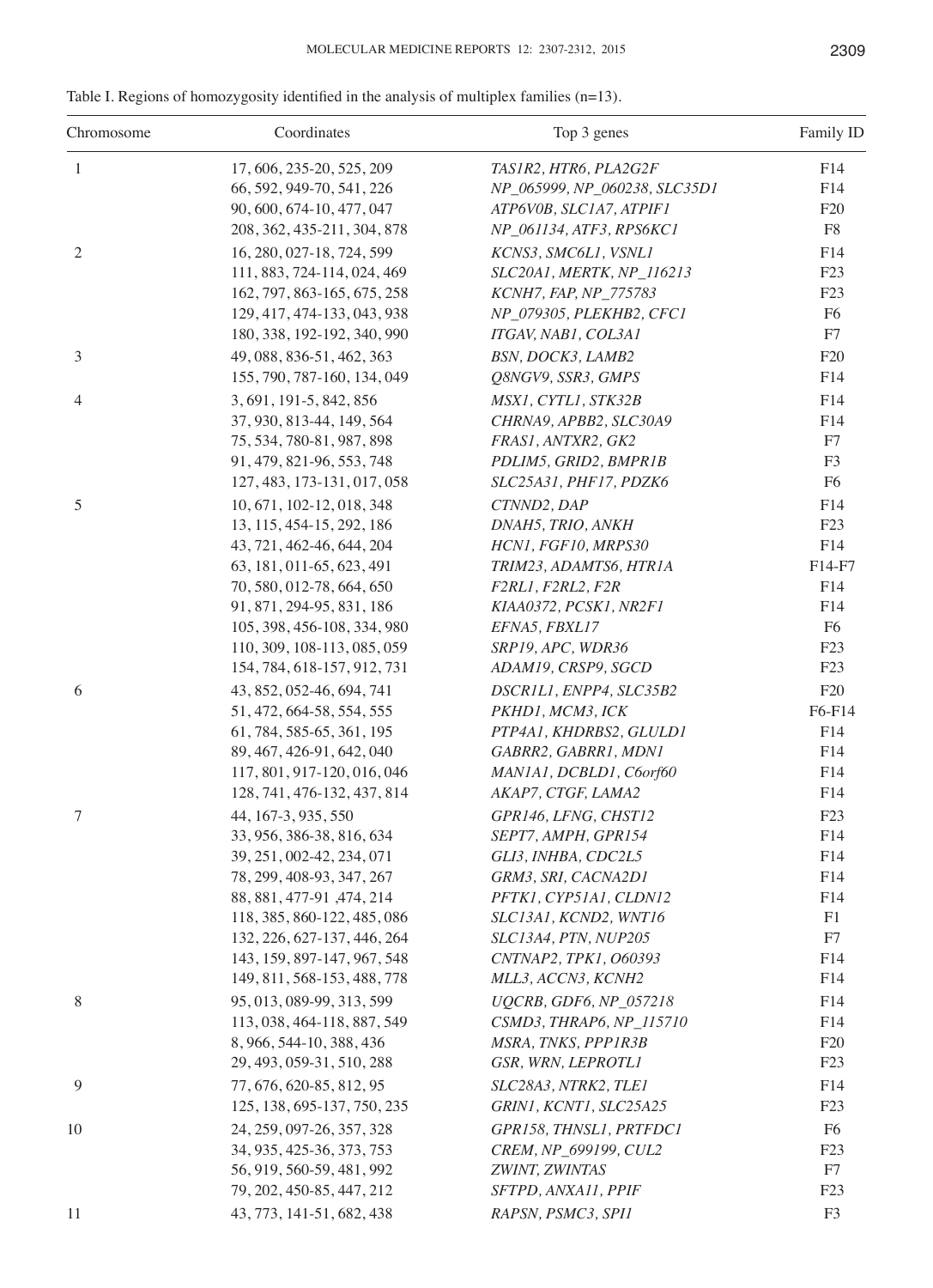| Coordinates<br>Chromosome |                                                                                     | Top 3 genes                                                                      | Family ID                    |  |
|---------------------------|-------------------------------------------------------------------------------------|----------------------------------------------------------------------------------|------------------------------|--|
| 11                        | 110, 025, 057-112, 216, 763                                                         | PTS, TIMM8B, DLAT                                                                | F23                          |  |
| 12                        | 4, 042, 363-10, 283, 711<br>37, 345, 650-39, 627, 393                               | A2M, CHD4, TNFRSF1A<br>KIF21A, SLC2A13, ABCD2                                    | F7<br>F23                    |  |
| 15                        | 80, 676, 184-82, 887, 137<br>95, 798, 343-101, 692, 828                             | AP3B2, BTBD1, RPS17<br>ADAMTS17, CHSY1, IGF1R                                    | F23<br>F17                   |  |
| 16                        | 65, 000, 489-70, 848, 261<br>6, 392, 511-8, 255, 216<br>63, 133, 419-77, 264, 064   | SLC12A4, CTCF, ATP6V0D1<br>A2BP_HUMAN, Q8WZ91, Q14229<br>SLC12A4, CTCF, ATP6V0D1 | $F1-F14$<br>F14<br>F14       |  |
| 17                        | 32, 587, 614-35, 196, 133<br>21, 890, 916-27, 461, 374<br>76, 007, 579-78, 771, 650 | GPR158L1, ERBB2, NEUROD2<br>SLC6A4, SLC13A2, UNC119<br>SLC25A10, FOXK2, SLC16A3  | F <sub>3</sub><br>F14<br>F23 |  |
| 18                        | 36, 589, 650-38, 808, 690                                                           | PIK3C3                                                                           | F23                          |  |
| 19                        | 4, 463, 233-7, 013, 199                                                             | <i>SLC25A23, NP 775908, PTPRS</i>                                                | F8                           |  |
| 20                        | 13, 821, 260-16, 084, 725                                                           | FLRT3, C20orf133, Q9NQI9                                                         | F14                          |  |
| 21                        | 23, 309, 707-39, 155, 954                                                           | ATP5J, ATP5O, GRIKI                                                              | F23                          |  |

Table I. Continued.

Samples were genotyped using GeneChip® Mapping 250K and 6.0 arrays and the Axiom Set. Samples from affected and unaffected individuals from all 13 families were genotyped using GeneChip® Mapping 250K, 6.0 arrays and Axiom. (~54 individuals, 27 affected subjects).

|  | Table II. Regions of shared homozygosity obtained from analyzing all affected individuals from multiplex families using |  |  |  |  |  |
|--|-------------------------------------------------------------------------------------------------------------------------|--|--|--|--|--|
|  | GeneChip <sup>®</sup> Mapping 250k and 6.0 arrays.                                                                      |  |  |  |  |  |

| Chromosome     | Coordinates and Axiom                                  | Top 3 genes                               |  |  |  |
|----------------|--------------------------------------------------------|-------------------------------------------|--|--|--|
|                | 102, 688, 721-105, 073, 165                            | COLIIAI, AMYIA, AMYIA                     |  |  |  |
| $\overline{2}$ | 134, 545, 725-136, 584, 137                            | ACMSD, LCT, MGAT5                         |  |  |  |
|                | 49, 856, 601-51, 968, 474                              | GRM2, DOCK3, SLC38A3                      |  |  |  |
|                | 77, 339, 194-80, 531, 718                              | SEMA3C, CD36, GNAI1                       |  |  |  |
| 11             | 47, 240, 293-49, 279, 489<br>48, 549, 401-50, 779, 621 | PSMC3, RAPSN, SPI1<br>FOLH1, TYRL, OR4C13 |  |  |  |
| 15             | 25, 581, 119-27, 659, 946                              | APBA2, HERC2, OCA2                        |  |  |  |

### **Results**

A total of 13 multiplex families were recruited and analyzed using GeneChip® Mapping 250K and 6.0 arrays, and the Axiom Set. There were >27 affected individuals within the recruited families. A selection of the pedigrees is presented in Fig. 1.

Regions of homozygosity identified from the independent analysis of each family were spread across all chromosomes. The chromosome with the most regions of homozygosity was identified as chromosome 5 (Table I). Shared regions of homozygosity between the affected individuals from all of the families were also determined. There were seven regions that were shared between all individuals, with two regions on chromosome 11 (Table II). The number of genes in the regions identified ranged between 3 genes to several hundreds. Notably, no regions of homozygosity (above 2 Mb in size) were observed on chromosomes 13, 14 and 22 as per the analysis criteria used.

## **Discussion**

The regions of homozygosity identified in the present study contained numerous genes that have previously been reported as possible causes of ASD (13). The results included the following genes: *GRIN1*, *GRIK1*, *GRID2*, *GPR158L1*, *GLULD1* and *GRM3*, which are associated with glutamate receptor and proteins, *RAPSN*, which is associated with acetylcholine receptors and transmission, and *GABRR1* and *GABRR2*, which are associated with GABA receptors (14). The results of the present study support the numerous reports that suggest ASD may be a synaptopathic disease (15). Furthermore, numerous genes in these regions are associated with mitochondria and are energy-associated, including *ATP5J*, *SLC25A25*, *SLC25A31* and *MRPS30*, which have also been implicated in previous studies (16,17). A third group of genes identified in these regions were consistent with embry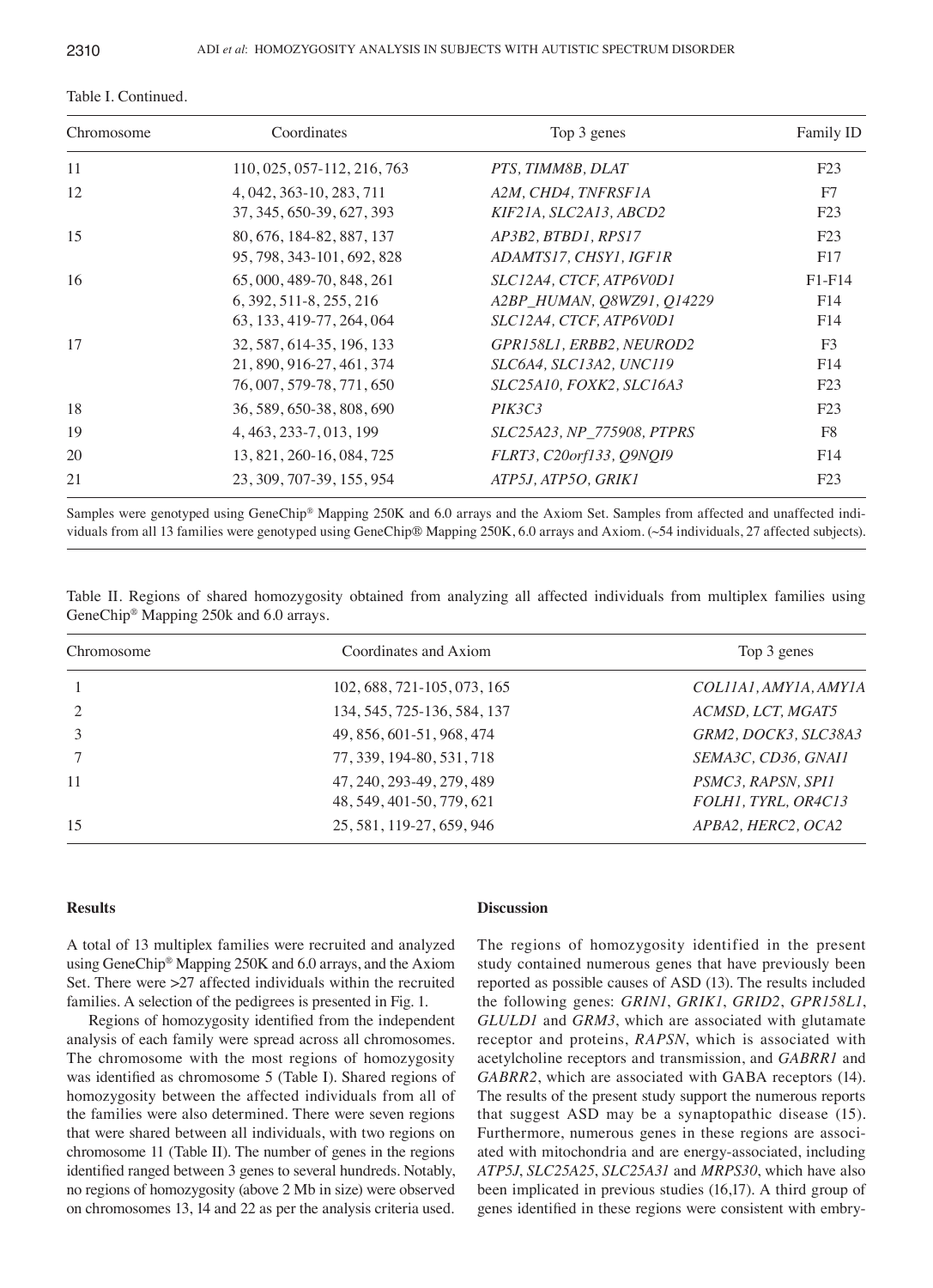onic/development-associated genes, including, *WNT 16* and *NEUROD2*, suggesting a possible early insult to the central nervous system in the developing embryo (18).

A number of the regions reported to be associated with the development of ASD include: i) Duplication or deletion of 16p11.2, which has been implicated in patients with ASD as well as in animal models, which may cause alterations in brain anatomy and behavior (19,20); ii) a 1.5-Mb microdeletion in region 14q23.2-23.3, which is associated with ASD, as well as spherocytosis (21); iii) a deletion at 2p15 (22); iv) an alteration at 8p23.2 (23); and v) a 535-Kb deletion at 3p26.3 (24). However, the results of the present study did not indicate any alterations to these regions, suggesting that ASD-associated gene alterations differ across various populations.

As shown in Table II, the number of regions identified when analyzing all of the affected individuals from the different families was lower, as compared with the regions obtained from analyzing the affected individuals within their respective families. In addition, there were no regions that were universally present in all of the affected individuals from the different families. However, 7 shared regions were observed between certain affected individuals. This difference may be attributed to the fact that ASD is a genetically complex and multifactorial disorder, which concurs with numerous previous studies and reports regarding the genetics of ASD (3,4,9). There may be more than one genetic change per family, and different genetic changes between families. Biallelic mutations have been reported in other disorders with complex phenotypes (25-27).

One of the challenges in studying the genetics of ASD in Saudi Arabia is that the Saudi population, as evident in the families that were recruited in the present study, is highly consanguineous and inbred. This represents a challenge in identifying genetic regions that are associated with ASD, as opposed to regions that may be normally shared as a result of identity by descent. In order to overcome this challenge, it has been proposed for future studies that appropriate tests and statistics are conducted prior to genetic analysis that allow for discrimination of these two types of regions, such as the coefficient of inbreeding (28).

Another challenge facing the genetic study of ASD is that ASD represents a variable spectrum, in which the milder forms may not be detected with conventional clinical methods. This is relevant to the results of the present study in that when the results of affected individuals are compared with normal controls, there may be missing/excluded regions. This may possibly be due to the controls having a mild form of ASD that the clinic was unable to detect. Further study of ASD genetics is therefore dependent on the development of more specific clinical tools. Another way to overcome this issue in future studies is to include information on clinically normal individuals, including their intelligence quotient, social interaction status and their school performance. As has been reported previously, the possibility of the presence of multiple phenotypes within the same family suggests involvement of multiple interacting loci, which adds to the complexity of the inheritance of ASD (28).

As mentioned previously, all of the regions identified in the present study were >2 Mb. It is possible that more regions and possible genes may be identified for analysis by examining smaller regions. This is the aim for future studies by our group, as well as the inclusion of gender-associated chromosomes in the analyses.

Candidate autism genes usually have distinct biological roles and interactions. In order to attain an improved understanding regarding the pathogenesis of ASD, it is important to discover the location and functional role of autism-associated proteins in biological pathways, and hence in neuronal function and resulting behavior (29). An ASD interactome was generated to meet the obstacles caused by this hereditary neurological disorder, and to identify proteins that interact with ASD-associated proteins (30). Of note, when the ASD interactome was created, a high connectivity was identified between two ASD-associated proteins that initially appeared functionally unrelated, SHANK3 and TSC1. SHANK3 is an adapter protein in the post-synaptic regions that may have a role in the organization of the dendritic spine and synaptic junction, and TSC1 is a tuberous sclerosis 1 protein that regulates mechanistic (serine/threonine kinase) target of rapamycin, a promoter of protein synthesis. However, these two proteins share  $\geq 21$  protein associates and were found to interact in a complex scaffold at the post-synaptic region (30), thus suggesting that various ASD-associated proteins may share a common key pathway associated with disease development. Similarly, the genes identified in the present study involve various categories of proteins that may also share a common molecular pathway, and may be further investigated through a protein-protein interaction assay. Furthermore, since ASD genes differ between populations, creating an interactome for these Saudi ASD proteins would be beneficial not only in the development of treatment, but also in developing powerful therapies for a specific ethnic group.

#### **Acknowledgements**

The present study was supported by the King Faisal Specialist Hospital and Research Center (KFSHRC) (RAC# 2080001) and the Center for Autism Research. The authors of the present study would also like to acknowledge the genotyping core facility at KFSHRC.

#### **References**

- 1. American Psychiatric Association: Diagnostic and statistical manual of mental disorders (4th ed., text rev.), 2000.
- 2. Levy SE, Mandell DS and Schultz RT: Autism. Lancet 374: 1627-1638, 2009.
- 3. Bailey A, Le Couteur A, Gottesman I, *et al*: Autism as a strongly genetic disorder: evidence from a British twin study. Psychol Med 25: 63-77, 1995.
- 4. Bryson S: Epidemiology of autism: overview and issues outstanding. In: Handbook of Autism and Pervasive Developmental Disorders. 2nd edition. Cohen D and Volkmar F (eds). John Wiley and Sons, New York, pp41-46, 1997.
- 5. Rogers SJ, Wehner DE and Hagerman R: The behavioral phenotype in fragile X: symptoms of autism in very young children with fragile X syndrome, idiopathic autism, and other developmental disorders. J Dev Behav Pediatr 22: 409-417, 2001.
- 6. Baker P, Piven J and Sato Y: Autism and tuberous sclerosis complex: prevalence and clinical features. J Autism Dev Disord 28: 279-285, 1998.
- 7. Steffenburg S, Gillberg CL, Steffenburg U and Kyllerman M: Autism in Angelman syndrome: a population-based study. Pediatr Neurol 14: 131-136, 1996.